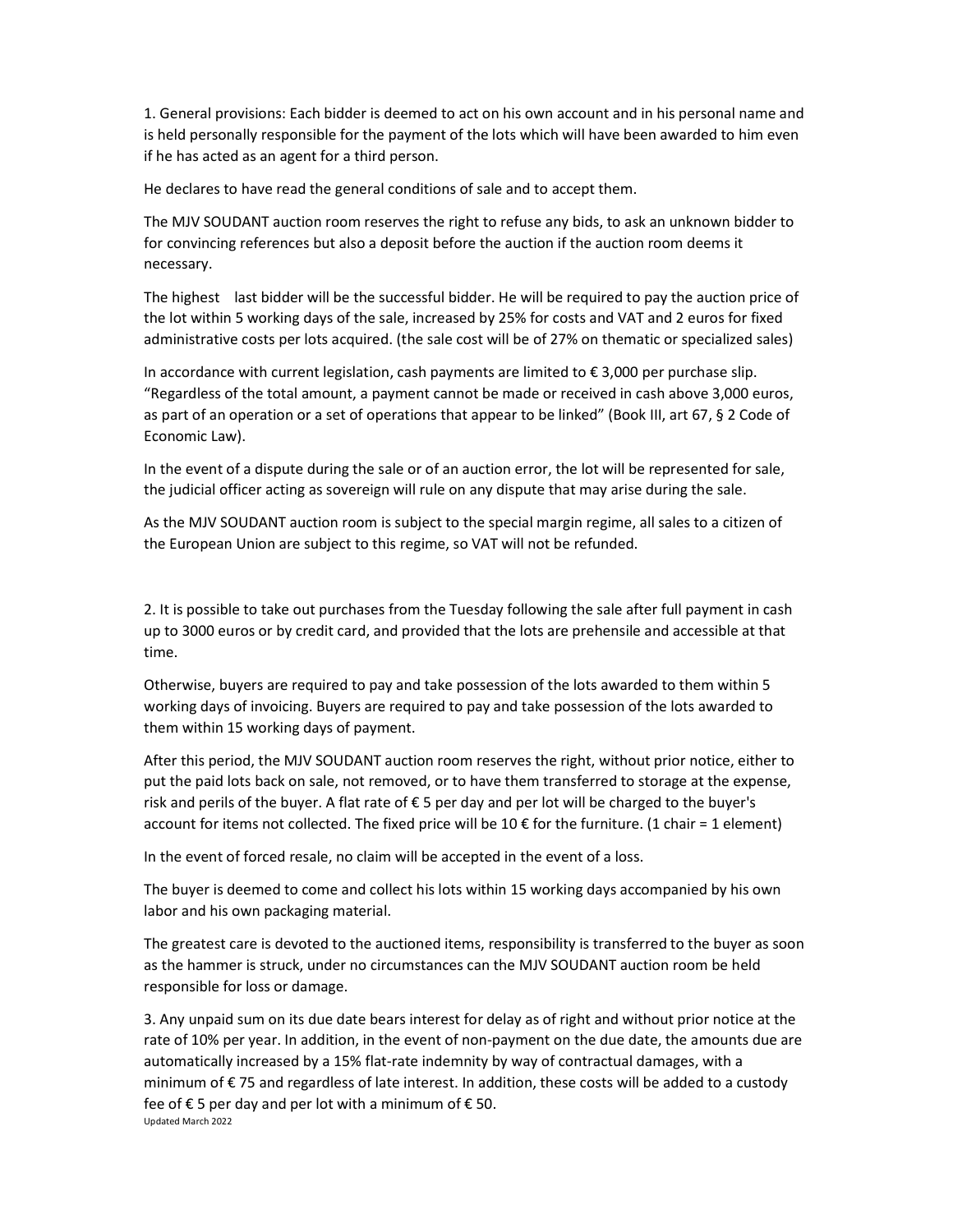Without prejudice to legal proceedings in payment to be borne by the defaulting buyer, the unpaid lots within the period indicated above may be put back to adjudication on a crazy auction as soon as the MJV SOUDANT auction house deems it appropriate. In this case, the buyer will be required to pay any difference in price as well as all costs and disbursements relating to sales required to be able to re-award the lot. He will not be able to claim the excess if there is any.

Full ownership of a purchase occurs only after full payment by the buyer.

Failing this, the auction room reserves the right to re-sell the lot (s) with unpaid balances in a future sale.

Presented without reservation and to the highest bidder, the proceeds of the sale will be used in the first place to clear the unpaid invoice.

The balance will be returned to the defaulting buyer. No claim can be accepted in the event of financial loss.

Likewise, the defaulting buyer may not under any circumstances claim any right to any benefit, as full ownership has not been allocated to him.

Our payment terms are listed in §1.

4. If you cannot attend the public sales, you can fill out a purchase order, in which case the offers cannot be below 50  $\epsilon$  and must reach us no later than the day before the auction. sale at 7 p.m. The auction room reserves the right to require guarantees from the prospective buyer before validating his request and reserves the right to refuse an offer which in its eyes seems doubtful or which does not present sufficient guarantees and without having to justify itself. . We can also phone you during the sale. Your telephone purchase orders must also reach the venue the day before the sale at 7 p.m. at the latest.

It is important to note that a telephone auction request commits you to a firm offer to purchase corresponding to the low estimate.

This applies even if the buyer is unreachable at the time of the sale.

Please check this value carefully before confirming your telephone request.

The sales room takes the best care of the orders thus received. However, it cannot be held responsible for any omission of the orders thus received. In addition, MJV SOUDANT cannot be held responsible for the buyer's errors in indicating the lot number, or the telephone number where he should be called, or his e-mail address, nor for any problems. in establishing communication. In the event of equivalent offers, priority is always given to buyers present at the public sale session. In the event of a tie between two written offers, the offer received first takes priority, the offer number being proof.

5. The indications appearing in catalogs, advertisements, brochures or any other writings emanating from the auction room, must be considered as simple indications which in no way engage the responsibility of the auction room MJV SOUDANT. This does not guarantee the accuracy of a declaration relating to the author, nor the origin, date, age, attribution, provenance, weight, condition or material of the lot. No employee of the MJV SOUDANT sales room is authorized to give any guarantees in this regard. Consequently, the buyers must make sure themselves before the sale,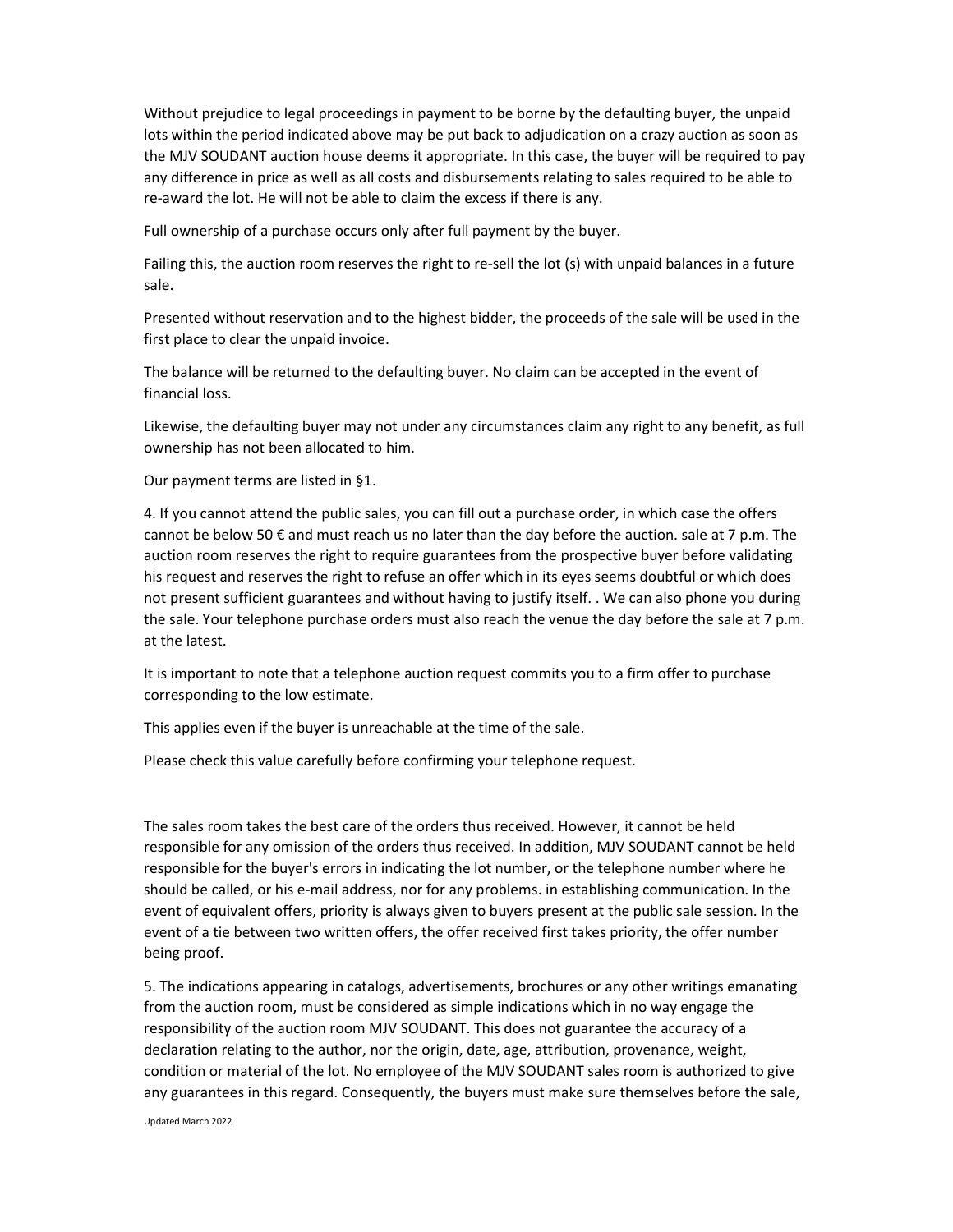of the nature of the lots and their material condition. The authentications that accompany the works and emanating from a beneficiary, an artist himself, an heir, an authoritative expert's office are precious documents but for which the MJV SOUDANT auction room has no responsibility whatsoever.

## 6. Resale right

When selling certain original works, a resale right is due to the author or his heirs, provided that the author has not been deceased for more than 70 years.

This resale right is calculated on the sales price excluding tax, provided that this amounts to a minimum of € 2,000 and amounts to 4% for the portion of the sale price up to € 50,000, 3% up to 'to € 200,000, 1% up to € 350,000, 0.5% up to € 500,000 and 0.25% beyond, without the resale right exceeding  $\epsilon$  12,500 per work of art and per resale.

The resale right is collected by MJV SOUDANT and transmitted to the bodies with the power of collection, as provided for by the legislation in force.

The MJV SOUDANT auction room makes every effort to be able to announce during the sale the application of the resale right to a work. These will be marked with a colored dot during the exhibition and the words "droit de suite". However, if it turns out after the sale that a work not announced as such is subject to the resale right, the MJV SOUDANT auction room will nevertheless be legally obliged to claim the resale rights to the purchaser at the time of payment, removal or even after removal, any purchaser expressly waiving any recourse of any nature whatsoever and irrevocably committing to pay the resale duty on the first request.

## 7. Online shopping.

It is possible to buy via the Drouot Live, Invaluable, or Lot-tissimo platforms, etc ...

These organizations are independent partners of the auction house.

So in addition to the 25% auction fee, a surcharge applies for purchases made via live.

- + 1.5% for Drouot
- + 5% for Invaluable
- + 3% for Lot-tissimo

Our general conditions of sale also apply to purchases via these platforms. The right of withdrawal from auctions does not apply

8. For thematic or specialized sales, our selling costs will be 27%, for purchases via the Internet platform the surcharge will apply in addition.

9. Shipping

We do not ship ourselves. Our auction house will not be responsible for the shipping of your purchase.